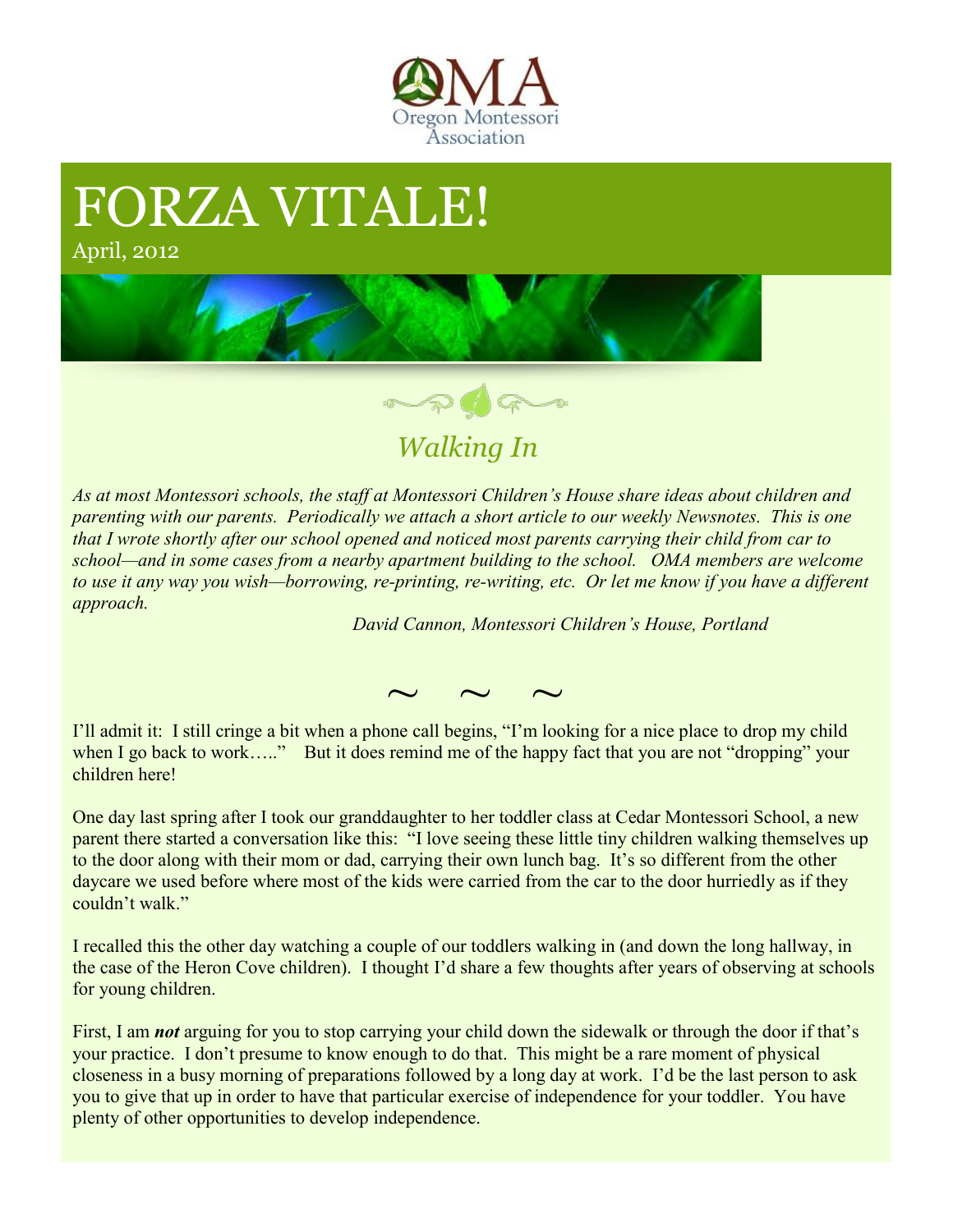But I do think the child walking under her own power into her school in the morning is a meaningful and positive thing for those who do it.

Our job is to share perspectives with parents so that they have the most possible options and ideas to consider. Many of us have benefited along the way from the perspectives of others that in some cases led us to try something new. Here are just a couple of things you might want to consider:

*Movement*. It's absolutely the case with children (and to a lesser extent all of us) that when we move, when we use our muscles large or small as part of anything we do, it engages our minds and our hearts much more fully. That's been well established by research on early learning, and many of us can relate to it intuitively as well. It's one of the reasons that "learning by doing" is such a key principle of Montessori and of other successful teaching techniques. The principle applies more broadly than just learning situations, however. If a child walks into a place under his own power—be it the preschool, the zoo, the grandparents' house, or anywhere else—he begins there more connected to whatever it is. It isn't hard to imagine that very young children walking themselves to the preschool even five or ten yards are getting mentally prepared to greet, to prepare, to do what they do here. Consider providing that opportunity by your example and gentle encouragement; and of course the days when your child isn't quite sure if he is ready to engage, he'll show you by asking to be carried on that occasion, which is great. No routine needs to be for always!

*Independence*. Yes, Montessorians and parenting books talk about it a lot, and sometimes parents understandably react and say "Enough already! They're so young, and they've got many years ahead when they can be independent and will have to be. I treasure the baby and toddler years."

We would say that it's all a matter of degree. Of course your child has fewer arenas for independence now than she will next year and fewer then than the year after. But it is important to recognize that since the moment of birth a child is "programmed" to move in the direction of greater independence all the time, that this is the essence of human development, and that it's the art of child rearing and nurturing to provide the "roots and wings" in a balance that's optimal for your child. Security and safety are fundamental psychological as well as physical—but that's only half the equation. The other half is to move out and up, to find one's own self, to do things for one self—to look outward, to walk, feed oneself, to reach, crawl, explore, and to begin doing the most important things in the world—the things you see adults doing. They must be terribly important, the child's unconscious mind reasons, because the adults are doing them!

Studies in recent years have only confirmed the belief that meaningful self-esteem develops from meaningful accomplishment, at every stage of life. Children who are permitted to do things for themselves (and taught to) are generally happier, sunnier, and more active. They learn the most and tend to go through life seeking and meeting challenges well. Older children and adults who can function independently and competently have the best foundation for functioning cooperatively and socially. I know these are huge generalizations, but it so important to those of us who have had the chance to observe this for decades that we have a hard time not sharing it with friends, and it encourages us when we see these correlations confirmed and shared ever more widely in our society. We at the Montessori Children's House will not only share these views, but we'll be happy to point to other sources of information on the subject to those who are interested in pursuing it.

That walk from car to classroom is just one little moment and not of universal importance by itself. You may be encouraging independence appropriate for your child's age in hundreds of ways, and this may be the time you choose to carry her or him as you did when they were smaller, a very sweet moment for both of you. (Some parents carry a child to the bedroom at night for the same reason after a day of activity and "independence" for both of you.) I just hope that if and when your children walk here or start doing